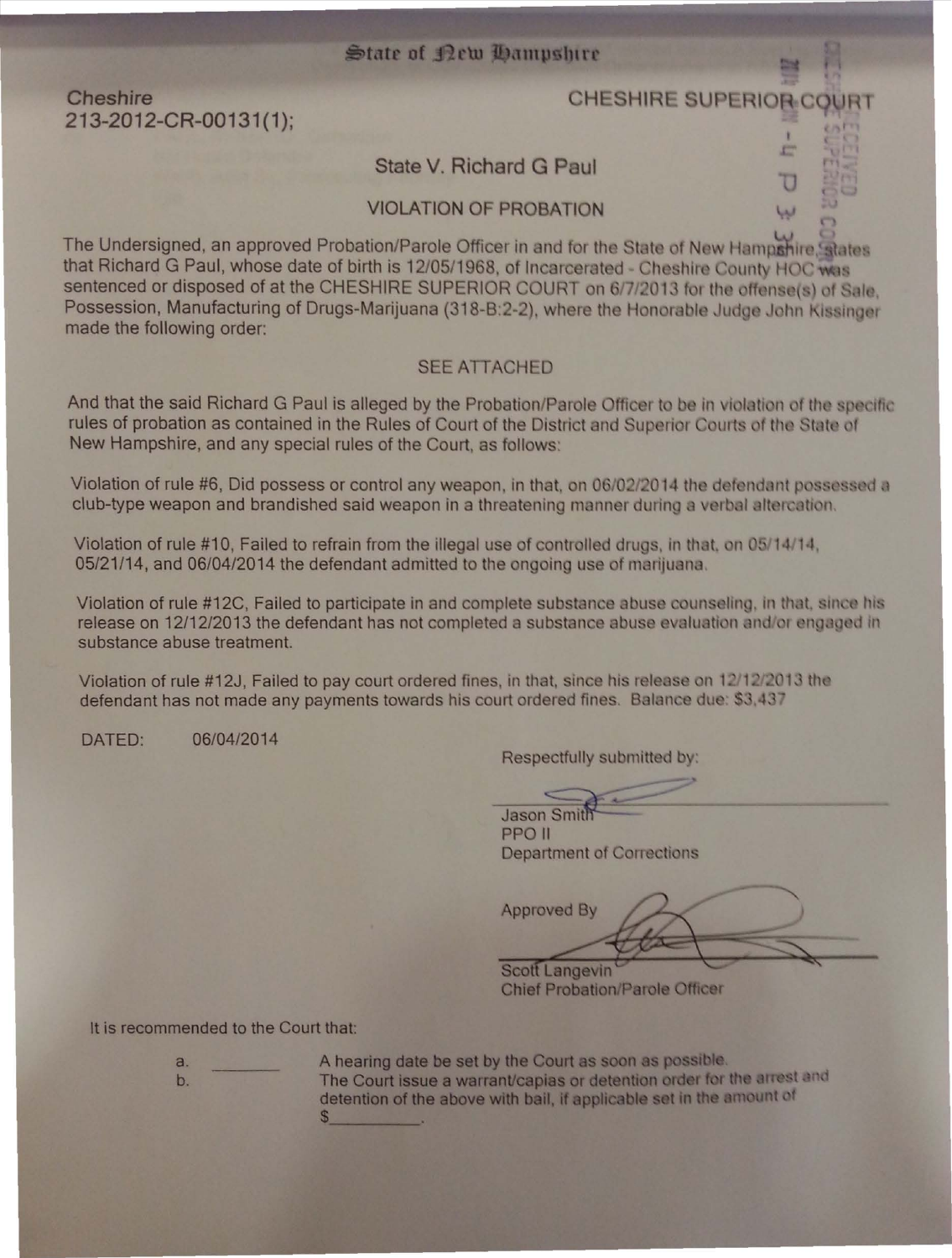COURT: CHESHIRE SUPERIOR COURT

PROBATIONER: Richard G Paul

CASE NO: 213-2012·CR-00131 {1 };

## PROBATION/PAROLE OFFICER'S SUPPORTING SUMMARY FOR VIOLATION OF PROEAT!ON

Summary ....

On 06/07/2013 the defendant was convicted for the offense of Sale of a Controlled Drug (Marijuana) and was sentenced to 12 months HOC, stand committed, and 3 years probation effective upon release. Additionally, the defendant was ordered to complete drug and alcohol counseling and pay fines totaling \$3, 125.

On 12/12/2013 the defendant was released from incarceration and began his probationary term.

On 12/20/2013 the defendant met with PPO Smith and reviewed the terms and conditions of probation.

Initially the defendant's probation supervision was transferred to the Manchester field office after the defendant reported he was residing in the city of Manchester. During the month of April 2014 this Officer began observing the defendant in and around the downtown area of Keene on a regular basis. On 05/01/2014 the defendant reported to PPO Smith that he was now residing back in the Keene area although he did not have a specific address. At that time his probation supervision was transferred back to the Keene field office.

Since his release the defendant has not made any payments towards his court-ordered fines. Total amount due is \$3,437.

This defendant has shown a general non-compliance for the terms of his probation. He is continuing to use controlled substances, has refused to engage in treatment, has not paid anything towards his fines and is now engaging in dangerous behavior while armed with a weapon.

DATED: 06/04/2014

**Jason** Smith PPO II Department of Corrections

On 05/14/2014, 05/21/2014 and 06/04/2014 the defendant admitted to the illegal use of Marijuana.

During the term of his probation the defendant has been ordered several times to set up a substance abuse evaluation and complete any recommended treatment. An appointment was made for the defendant to set up substance abuse services through the Access to Recovery (ATR) Grant on 05/27/2014, however, the defendant failed to show for this appointment and to date has not completed any substance abuse evaluation.

On 06/02/2014 an altercation occurred in central square between various Free State members (including the defendant) and other citizens. During this altercation (which was caught one video) the defendant can be observed brandishing a club-type weapon in a threatening manner toward another person.